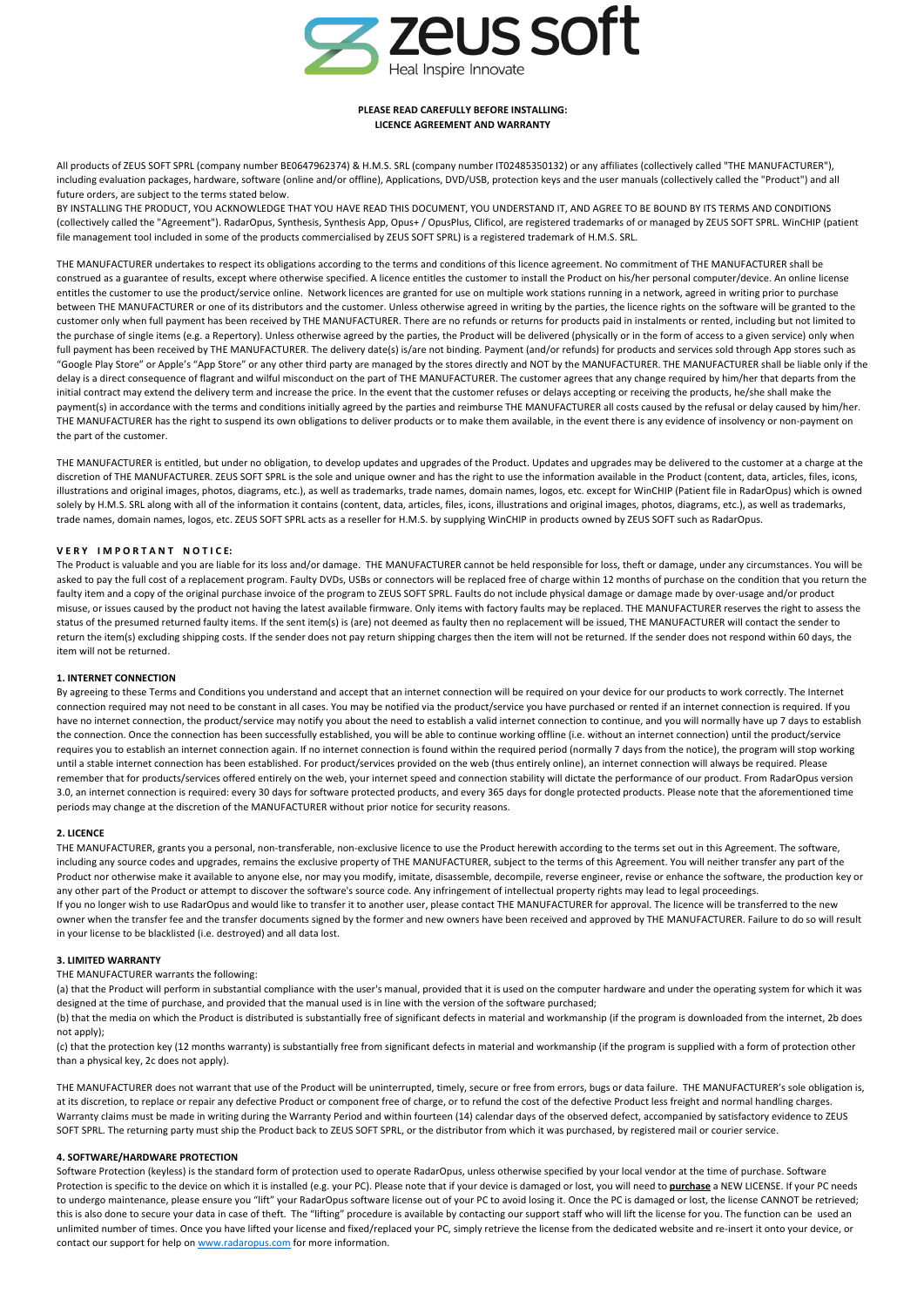

If you own a physical protection key, it should work on any device that has RadarOpus installed (information valid for physical keys under the 12 month warranty). Please be aware that you are responsible for ensuring that your physical protection key has the latest firmware version installed in order to work correctly. You should check for firmware updates of your protection key at least every 3 months.

EXCEPT AS STATED ABOVE, THERE IS NO OTHER WARRANTY, EXPRESSED OR IMPLIED, INCLUDING, BUT NOT LIMITED TO, THE IMPLIED WARRANTIES OF MERCHANTABILITY AND FITNESS FOR A PURPOSE. THE MANUFACTURER cannot be held responsible for any issues, problems, malfunctions that may arise if the Product is used without due diligence and professionalism. The MANUFACTURER reserves the right to ascertain whether the Product has been used correctly*.* THE MANUFACTURER does not guarantee the success or accuracy of medical diagnosis or therapies deriving from the use of this product.

## **5. SUPPORT**

Basic IT support is available free of charge for users who have the latest software version installed (or for the 12 months following the purchase of a new RadarOpus), at the discretion of THE MANUFACTURER, who may choose to charge if and when necessary. If Charges apply, the customer will be notified prior to any action taken by a MANUFACTURER's IT member of staff. Different rules apply to LAN & NETWORK version users, please refer to your specific signed agreement for more information. During remote support, the customer can monitor any activity of the support staff whose sole purpose is to assist the user in problem solving related to RadarOpus and/or any other MANUFACTURER's products. Please be aware THE MANUFACTURER is not responsible for the correct functioning of your device's Operating System or hardware. Any issues that are not directly dependent from one of THE MANUFACTURER's products will not be considered part of our support services.

# **6. LIMIT OF THE MANUFACTURER'S LIABILITY**

THE MANUFACTURER'S entire liability for damage to you or any other party due to any cause whatsoever, whether in contract or in tort, including negligence, shall not exceed the price you paid for the Product that caused the damage or that is the subject matter of, or is directly related to, the cause of action. Under no circumstances will THE MANUFACTURER be liable for any damage caused by your failure to perform your obligations, or for any loss of data, profits, savings, or any other consequential and incidental damage, even if THE MANUFACTURER has been advised of the possibility of damage, or for any claims by you based on any third-party claim. The program and all its functions are intended as a source of information for the user. The MANUFACTURER is not liable for any damage to any party because information from the Product has been used/misused.

#### **7. CONFIDENTIALITY**

You shall keep strictly confidential and not disclose to any third party nor use any business or technical information, technique, process, software, trade secret or other confidential matter relating to the Product, except to the extent required by the Agreement. Such information shall remain the exclusive and entire property of THE MANUFACTURER. This obligation survives cancellation, termination or nullity of the Agreement and shall continue to apply for an unlimited period of time. All information transmitted, obtained or supplied to THE MANUFACTURER by or from the user shall not be used for any other purpose than to ensure that the software works in

accordance with specifications on the user's computer.

# **8. PERSONAL DATA PROTECTION AND PRIVACY**

You expressly agree that the personal/private data (concerning you as an individual) that is entered on the order form sent to THE MANUFACTURER or that you provide when in contact with THE MANUFACTURER or any of its collaborators, resellers, dealers, vendors (by phone, e-mail, etc.), or when you register the Product, can be used by THE MANUFACTURER to process your order(s) and to contact you if and when necessary. THE MANUFACTURER undertakes **not to use** your personal data for purposes other than those provided for in this paragraph. We may send you newsletters in order to inform you about important changes and updates to your product. You can subscribe to our newsletters at tiny.cc/zeusnewsletter. You can always unsubscribe from our newsletter by clicking on the "unsubscribe" button at the bottom of every newsletter we send, however by unsubscribing you risk to miss updates of important information such as security updates of our products and services. If you choose to unsubscribe you should regularly (we strongly recommend daily) check our website and social media channels for important news.

Except where you express your consent, THE MANUFACTURER undertakes not to communicate or disclose, in any form whatsoever, personal information about you: (i) except to companies or individuals performing limited tasks on our behalf or independently, such as processing credit cards payments or supplying you with after sale customer service;

(ii) except to the company or person who may acquire our business;

(iii) except to jurisdictional authorities that may require access to the said data.

Whenever you access our site. THE MANUFACTURER stores limited information (i.e. via "cookies" which are alphanumeric identifiers embedded in your hard drive through your web browser). The information that THE MANUFACTURER collects includes your IP-Internet protocol that connects your computer to the Internet, confirmation of receipt and reading emails between you and us, your login information, your e-mail address, your password on our website, your browser type, your operating system and your platform, the history of your orders and URL tracking on our site.

You may disable cookies in the Settings/Options of your internet browser. However, THE MANUFACTURER recommends that you do not do so to optimize your order on our site. THE MANUFACTURER is keen to protect your personal information and uses SSL software (Secure Socket Layer software) or similar protection software that encrypts the information you input before it is sent to us. If you share a computer, you must sign out after each use. Your data and other information are stored by THE MANUFACTURER and available to you at any time for free and on demand without any justification on your behalf, at the address and contact information mentioned in the order form. You have the right to demand any modification, amendment or removal of your personal data from our database, and the immediate cessation of e-mails and/or other forms of communication from us.

THE MANUFACTURER handles personal data in accordance with the laws of the Belgian Commission for the Protection of Privacy (www.privacycommission.be) and GDPR.

Please note that you are fully and solely responsible to protect and manage any sensitive data you enter (or anybody enters on your licensed products) in any of our products and services. This includes but is not limited to patient data, photos, medical diagnosis, medical history etc. ZEUS SOFT SPRL does not take any responsibility for loss or misuse of data.

### **9. TERMINATION**

Your failure to comply with the terms of this Agreement will terminate your licence and this Agreement. Sections 1, 2, 3, 4, 5, 6, and 7 will survive any termination of this Agreement. THE MANUFACTURER reserves the right to terminate the Agreement or suspend its own obligations and recuperate the Product at any time, without prior notice or damages due to the customer, without forgoing its right to reimbursement of costs or compensation for any direct or indirect damage resulting from termination. This includes loss of earnings suffered by THE MANUFACTURER, its customers or a third party, for the following reasons:

- in the event the customer does not respect his/her obligations, delays in respecting them or if it becomes reasonably certain that the customer is not going to respect his obligations or will delay in doing so, according to the terms of the Agreement;
- in the event of incapacity, bankruptcy, insolvency, protest, seizure, cessation of payments, application for a payment moratorium or any other financial difficulties the customer may experience.
- in the event THE MANUFACTURER ceases or changes its professional activities; in the event of force majeure lasting more than 6 months.

In the event of termination or cancellation by the customer not due to flagrant and wilful misconduct on the part of THE MANUFACTURER, all instalments already paid by the customer will be kept by THE MANUFACTURER. THE MANUFACTURER is entitled to request a minimum indemnification of 30% of the total price, without prejudice to the right to compensation if actual damages are higher for THE MANUFACTURER.

# **10. GOVERNING LAW, JURISDICTION AND DISPUTE RESOLUTION**

The Agreement shall be governed by and construed in accordance with the law of Belgium. The parties agree to submit to the exclusive jurisdiction of the Court of Namur in respect of any dispute which arises out of or under this Agreement.